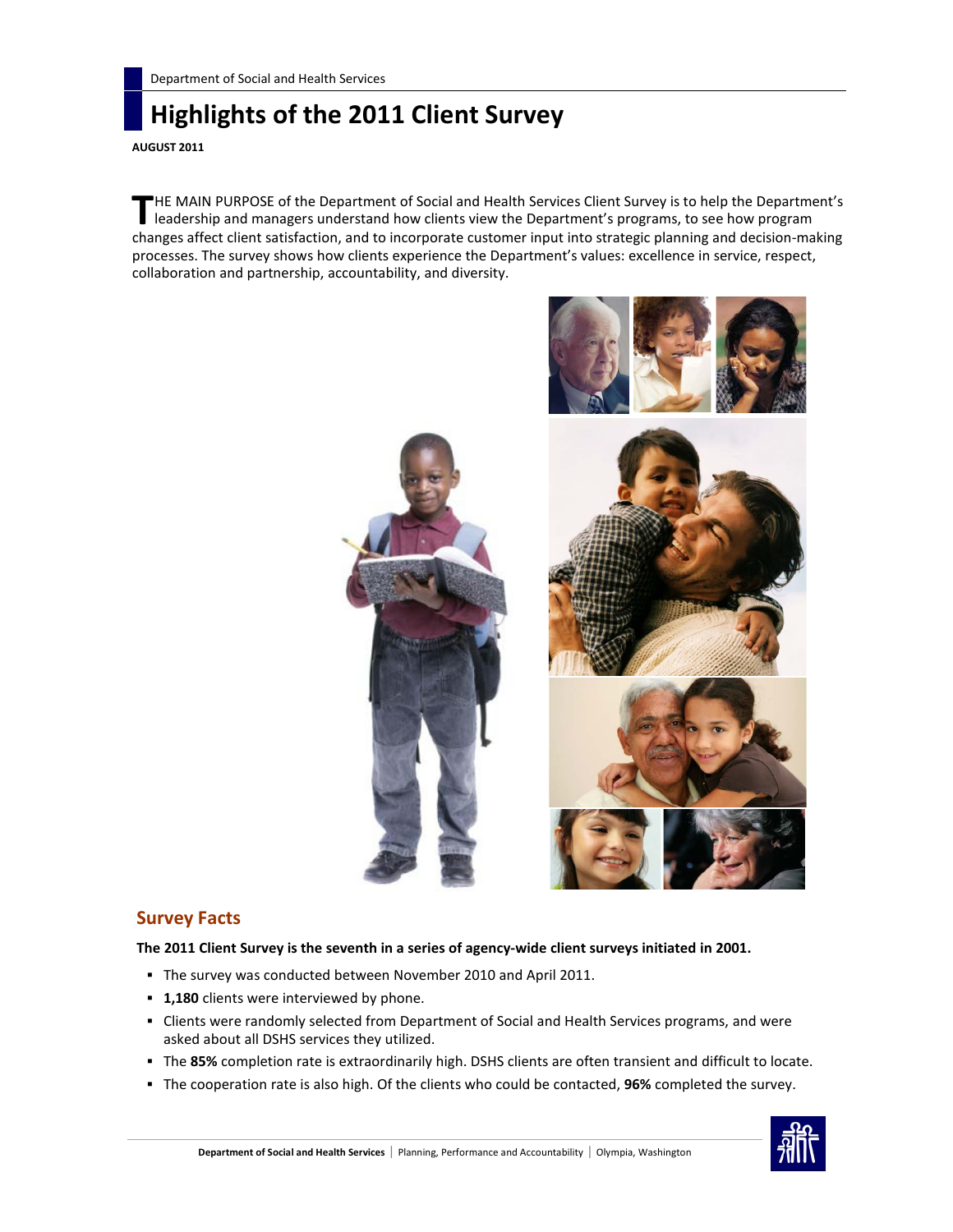# **Context: The Department in a time of economic distress**

**Client survey responses always reflect the events and circumstances affecting the Department's clients and its programs. This is especially true of this survey, which was conducted during the worst recession in 80 years.**<sup>1</sup>

- *Economic hard times are bringing more clients to DSHS, many of them first-time consumers of social services.*<sup>2</sup>
	- ▶ The number of Washington residents experiencing long-term unemployment tripled between 2008 and 2009.
	- ▶ The proportion of children living in poverty increased 13% from 2008 to 2009. The proportion of adults in poverty increased by 11%.
	- $\triangleright$  More families are hungry; the proportion of households experiencing food insecurity increased by 39% between 2005 and 2009. $3$
	- The factors listed above make it more challenging to serve existing clients. High unemployment makes it more difficult to find jobs for clients and to get child support payments. Poverty, unemployment and food insecurity all have negative effects on family stability, crime, and physical and mental health.
- *As the need for client services increased, decreased tax revenues led to state cutbacks – with more cuts looming.*
	- Staffing fell throughout the Department due to funding cuts, a hiring freeze and temporary layoff days. The Department had 14% fewer employees in June 2011 than in June 2008 – and most of the remaining employees were working 5% fewer hours.
	- ▶ The Community Services Offices are the face of DSHS for many clients. From Fiscal Year 2008 to 2011 they experienced the following changes: 14% decrease in staffing, 78% increase in Basic Food recipients, 30% increase in TANF clients, and 25% increase in Disability Lifeline clients.
	- The long-term care caseload in Aging and Disability Services Administration increased 16% from 2008 to 2011, while staffing remained steady.
	- The Developmental Disabilities caseload increased 6% while staffing decreased by 12%.
	- $\triangleright$  Many programs were completely eliminated, while others reduced service hours and benefits.

# **Changes reflect the times**

# **Increasing caseloads and state cutbacks were reflected in survey trends.**

• *Clients reported more difficulty accessing staff – especially by phone. Phone access was especially frustrating for customers of the Community Services Offices run by Economic Services Administration.*<sup>4</sup>

**DATA HIGHLIGHTS**

**DATA** 

DATA<br>IIGHLIGHTS

- ▶ There were more negative and fewer positive comments made about phone and staff access in 2011. Negative comments increased by more than 50% from 2009. Among clients who utilize the Community Services Offices, negative comments increased by 68%.
- Only 38% of Community Services Office clients said that it is easy to get a live person on the phone – a 30% decrease from 2009.  $4,5$
- Fewer Community Services Office clients said that it's easy to get services from Economic Services – a 13% decrease from 2009.<sup>5</sup>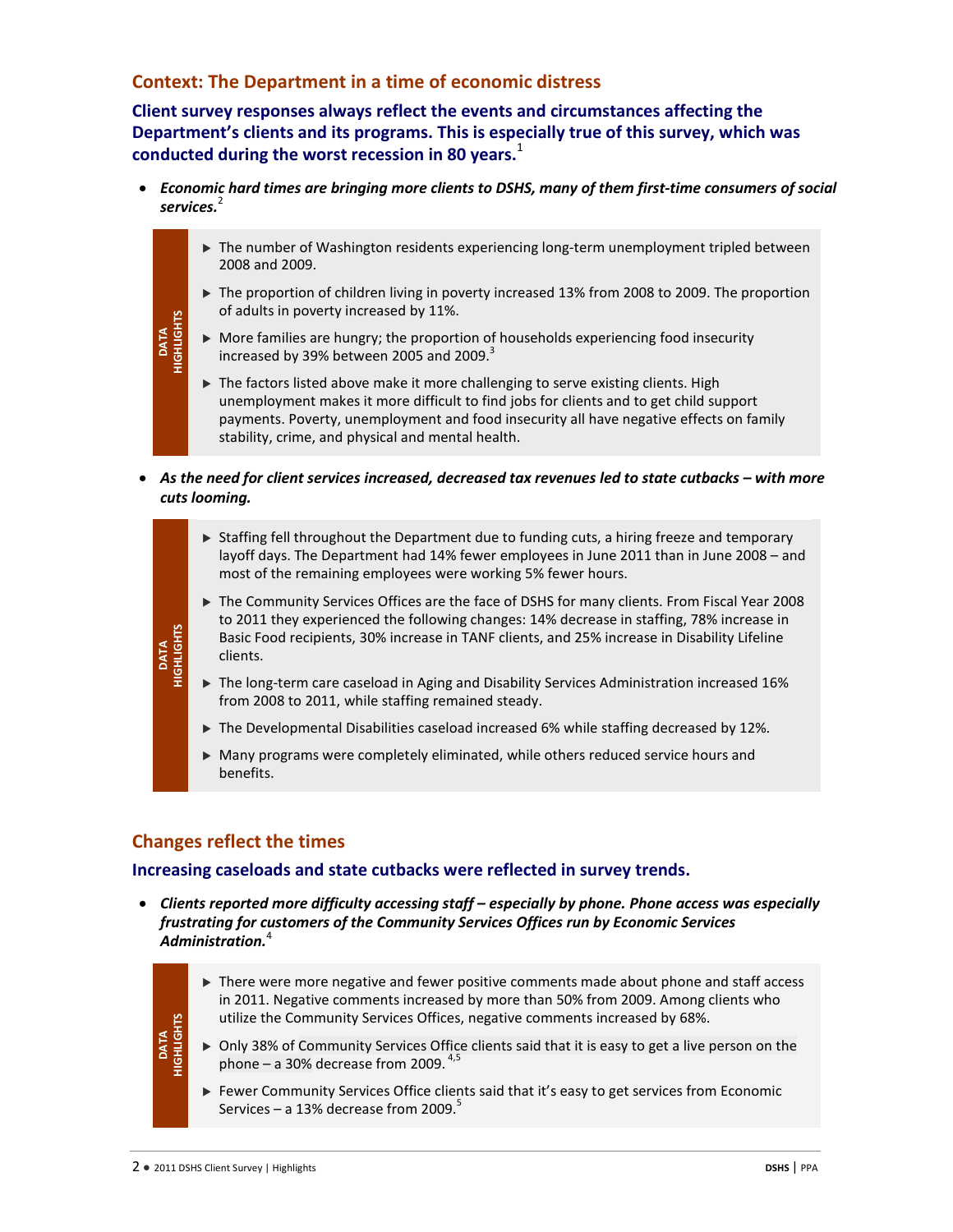- *Loss – or potential loss – of services and benefits worries many clients*
	- The number of clients expressing concern about medical and dental benefits increased by 66% from 2009. Among Community Services Office clients, the frequency of such comments almost doubled.
	- The effects of cuts and increasing caseloads in the long-term care programs provided by Aging and Disability Services Administration showed up in questions reflecting client selfdetermination/choice. The number of long-term care clients who said they helped make plans and set goals about services fell by 19%, and those who know what services are available decreased by 25%.<sup>5</sup> A number of these clients specifically mentioned cuts in provider hours and medical support.

# **Bright spots**

DATA<br>IGHLIGHTS

**DATA HIGHLIGHTS**

# **In spite of the many challenges listed above, the survey revealed some good news.**

- *Overall satisfaction and satisfaction with Department's services and staff remain high.*
	- $\triangleright$  91% of clients said that DSHS programs help them and their family an increase from 2009.<sup>5</sup> More than 85% said that DSHS and its programs do good work – an increase from 2001. $^5$
	- $\triangleright$  The most common response to the survey's open-ended questions was appreciation for DSHS helpfulness. More than half of the respondents praised the quality and helpfulness of DSHS or program services.
	- $\triangleright$  Satisfaction with staff courtesy, respect, understanding, and listening has improved since 2001. $^5$  Fewer than 4% of clients gave negative answers to any of these staff-related questions.
		- Positive comments about DSHS staff outnumbered negative comments. There were 15% fewer negative comments about staff than in 2009.
- *Improvements in satisfaction were seen in several programs.*
	- Custodial parents were more satisfied with the overall performance of the Division of Child Support, and with their access to that program. Six questions showed significant<sup>5</sup> gains from 2009, with positive responses increasing an average of 24%. Program staff credit these positive changes to a number of initiatives to improve access and outreach, and to deemphasize punitive actions.
	- ▶ 93% of Division of Developmental Disabilities clients said that "DD does good work" up 11% since  $2009.<sup>5</sup>$
	- $\triangleright$  Process issues excluding phone access caused less concern across the Department than in 2009. Among Community Services Office clients, there were 63% more positive comments and 13% fewer negative comments about processes. This suggests that the Community Services Office business-process redesign<sup>6</sup> helped the offices manage the influx of client visits triggered by the economic recession.
	- In spite of the expanding caseloads in the Aging and Disability Services Administration, longterm care client satisfaction with access to services and staff attentiveness continued to be higher than in 2007.
	- ▶ The Division of Vocational Rehabilitation continued an upward trend. Compared to 2007, 35% more were satisfied with the Division's services, 65% more found it easy to get services, and 44% more got services as quickly as needed.

DATA<br>HIGHLIGHTS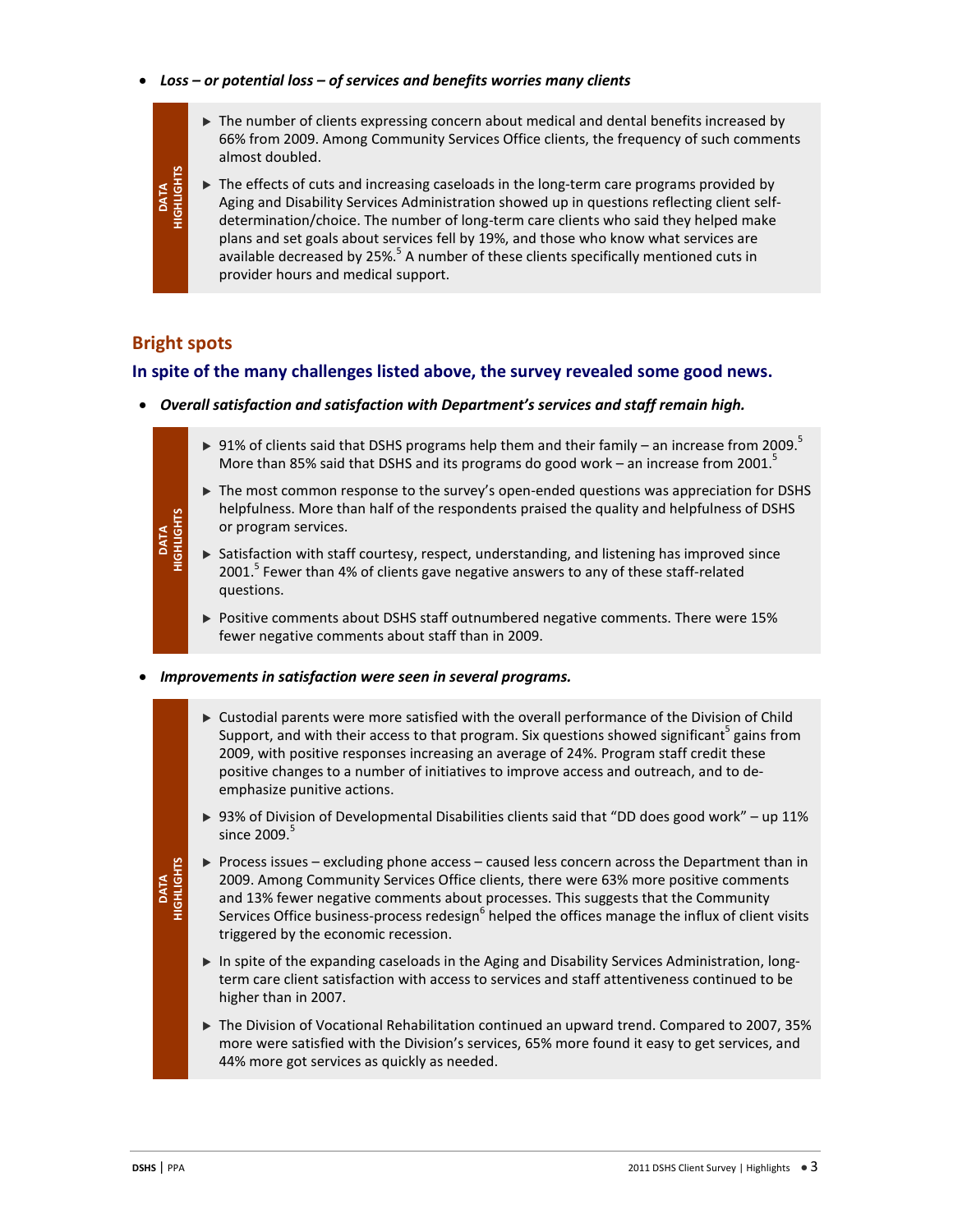# **Continuing challenges**

DATA<br>HIGHLIGHTS

**DATA**<br>GHLIGH

**Some issues will always be problematic for any large human services agency. These issues require consistent monitoring, constant vigilance, and continuing quality improvement. Although there were few significant changes in these areas, some level of discontent continues.**

- *Getting Services. Clients complain about difficulty getting appointments, slow response to emergencies, hours of waiting in lobbies, unanswered phone calls, long wait lists, senseless bureaucratic requirements, and complex or redundant paperwork. Some find it difficult to know what programs and services are available – and whether they qualify.*
	- More than one-third of the respondents mentioned a need for improvements in processes or access to services.
	- ▶ 12% said "No" to "Is it easy to get services from your DSHS program?"
		- ▶ 17% said "No" to "Do DSHS staff return your calls within 24 hours?"
- *Staff. Clients sometimes encounter staff who appear rude, condescending, unresponsive, or uncaring. DSHS workers can seem too busy to listen or help.*
	- ▶ 3% said they are not treated with courtesy and respect.
	- $\triangleright$  9% reported that there had been a time when they felt DSHS staff treated them unfairly because of disabilities, race, culture, gender, age, or sexual orientation.

**MORE INFORMATION**



### **2011 Client Survey: DSHS Clients Speak**

Copies of the full Client Survey report, statistical tables, and a complete list of comments are available on the DSHS web site[: http://publications.rda.dshs.wa.gov/1441/](http://publications.rda.dshs.wa.gov/1441/)

#### **CONTACT:**

Nancy K. Raiha, MSW, PhD Director, Management Information and Survey Research 360.902.7667 Nancy.Raiha@dshs.wa.gov

 $<sup>1</sup>$  This description of the recession is from Jill Satran, Governor's Deputy Chief of Staff, June 23, 2011.</sup>

- $^2$  See more information about these measures and recent changes in wellbeing of Washington citizens in the Population Section of the DSHS Core Metrics at [http://www.dshs.wa.gov/pdf/ppa/PopulationMeasures.pdf.](http://www.dshs.wa.gov/pdf/ppa/PopulationMeasures.pdf)
- <sup>3</sup> Food insecurity would have been even higher without changes made by the Economic Services Administration starting in October 2008. They increased the
- food stamp eligibility level from 100% to 200% of the Federal Poverty Level, and increased food assistance outreach to struggling individuals and families.<br><sup>4</sup> In recent months, after the survey was completed, Economic Ser clients to reach Community Services Division staff.
- $5$  Changes are statistically significant at the .05 level. Unless otherwise noted, comparisons are to the 2009 survey.

<sup>&</sup>lt;sup>6</sup> The Community Services Office redesign measures included having a "navigator" to assist clients in the waiting room, and providing kiosks for sign-in and to accomplish some functions.